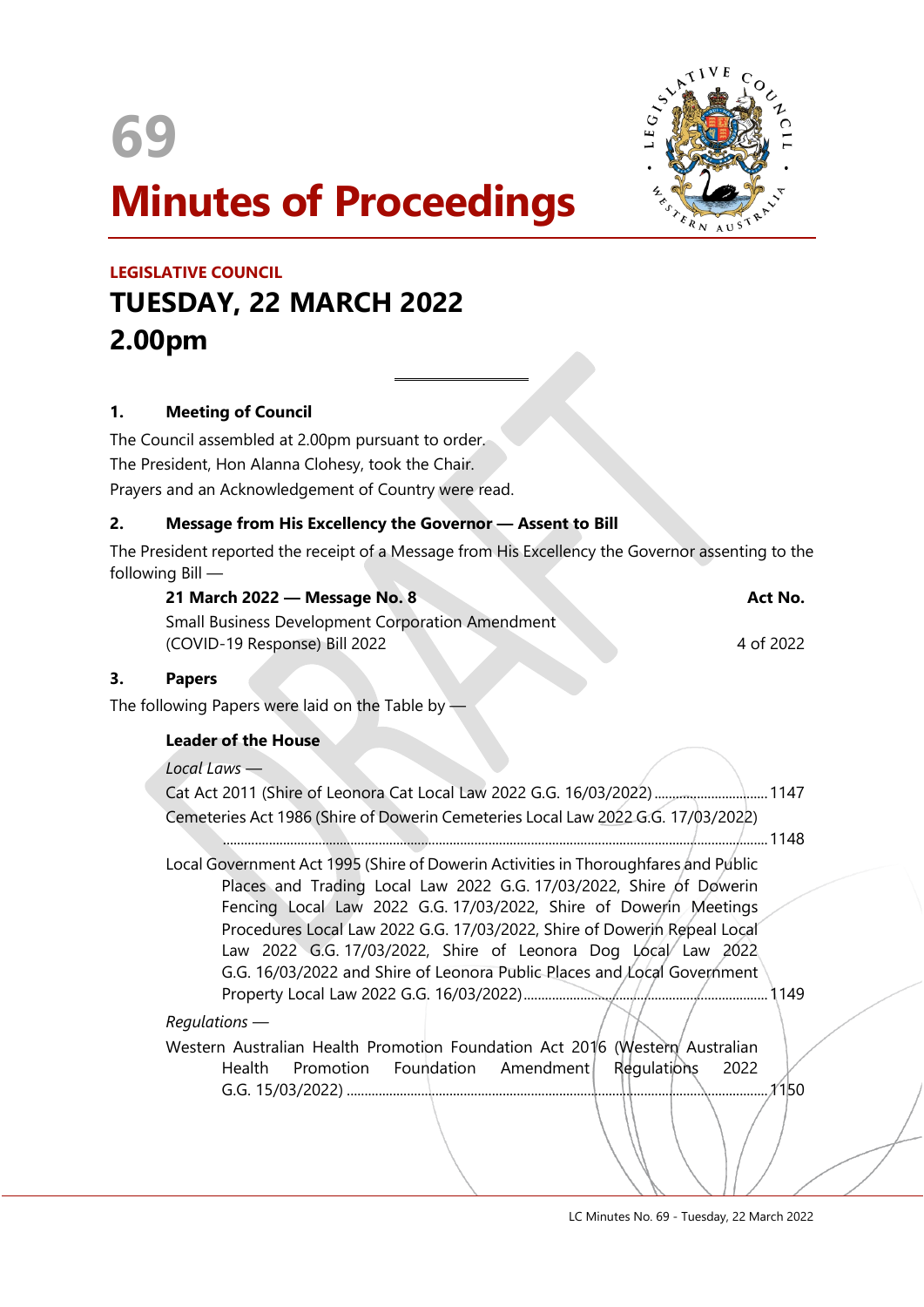| $Reports$ —                                                                                                                                                                                                            |
|------------------------------------------------------------------------------------------------------------------------------------------------------------------------------------------------------------------------|
| Report of the Salaries and Allowances Tribunal - Remuneration of Judges, District<br>Court Judges, Masters of the Supreme Court, Magistrates and the<br>Parliamentary Inspector of the Corruption and Crime Commission |
| $Statuses$ —                                                                                                                                                                                                           |
| Edith Cowan University Act 1984 (University Statute No. 15 - Advisory Board of the<br>Western Australian Academy of Performing Arts G.G. 15/03/2022)  1152                                                             |
| Minister for Regional Development on behalf of the Minister for Emergency Services                                                                                                                                     |
| $Requirements$ —                                                                                                                                                                                                       |
| Contaminated Sites Act 2003 (Contaminated Sites Amendment Regulations 2022                                                                                                                                             |
| Electricity Act 1945 (Energy Regulations Amendment (Electricity Licensing)                                                                                                                                             |
| Ticket Scalping Act 2021 (Ticket Scalping Regulations 2022 G.G. 15/03/2022)  1155                                                                                                                                      |
| $Reports$ —                                                                                                                                                                                                            |
| Government Employees Superannuation Board (GESB) - Statement of Corporate                                                                                                                                              |
| <b>Parliamentary Secretary to the Attorney General</b>                                                                                                                                                                 |
| $Reports$ —                                                                                                                                                                                                            |
| Statutory Review of Part 5A of the Criminal Appeals Act 2004 (WA) - Final Report                                                                                                                                       |

#### **4. Leave of Absence — Hon Stephen Pratt**

The Leader of the House moved, without notice —

That leave of absence be granted to Hon Stephen Pratt for three sitting days due to urgent personal business.

Question — put and passed.

#### **5. Legal Profession Uniform Law Application Bill 2021 and Legal Profession Uniform Law Application (Levy) Bill 2021**

The Orders of the Day for the further consideration of these Bills, in Committee of the Whole House, having been read.

The President left the Chair.

#### ———— **In Committee**

(Hon Jackie Jarvis in the Chair)

### *Legal Profession Uniform Law Application Bill 2021*

Clause 216. Debate resumed. Clause agreed to. Clause 217 agreed to. Clause 218. Debate ensued.

LC Minutes No. 69 - Tuesday, 22 March 2022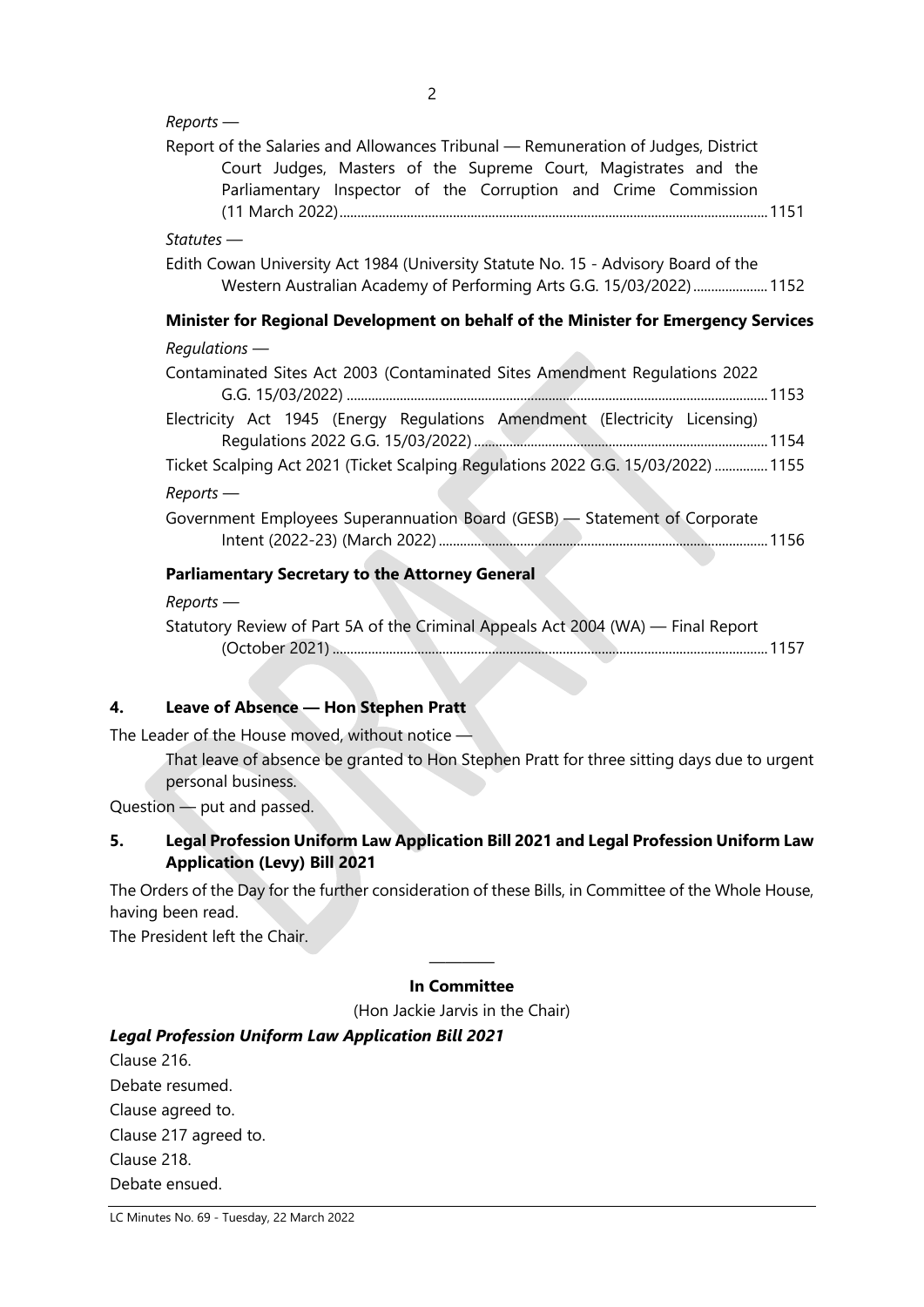Clause agreed to. Clause 219. Debate ensued. Clause agreed to. Clauses 220 to 223 agreed to. Clause 224. Debate ensued. Clause agreed to. Clauses 225 and 226 agreed to. Clause 227. Debate ensued. Clause agreed to. Clauses 228 to 237 agreed to. Clause 238. Debate ensued. Clause agreed to. Clauses 239 to 242 agreed to. Clause 243. Debate ensued. Clause agreed to. Clauses 244 and 245 agreed to. Clause 246. Debate ensued. Clause agreed to. Clauses 247 to 250 agreed to. Clause 251. Debate ensued. Clause agreed to. Clauses 252 to 254 agreed to. Clause 255. Debate ensued. Clause agreed to. Clauses 256 to 260 agreed to. Clause 261. Debate ensued.

#### **6. Questions Without Notice**

Questions without notice were taken.

The Leader of the House representing the Minister for Health, in accordance with Standing Order 108(2), advised that an answer to question on notice 544 asked by Hon Donna Faragher will be provided on 24 March 2022.

The Minister for Regional Development representing the Minister for Forestry, in accordance with Standing Order 108(2), advised that answers to questions on notice539 and 540 asked by Hon Dr Steve Thomas will be provided on 7 April 2022.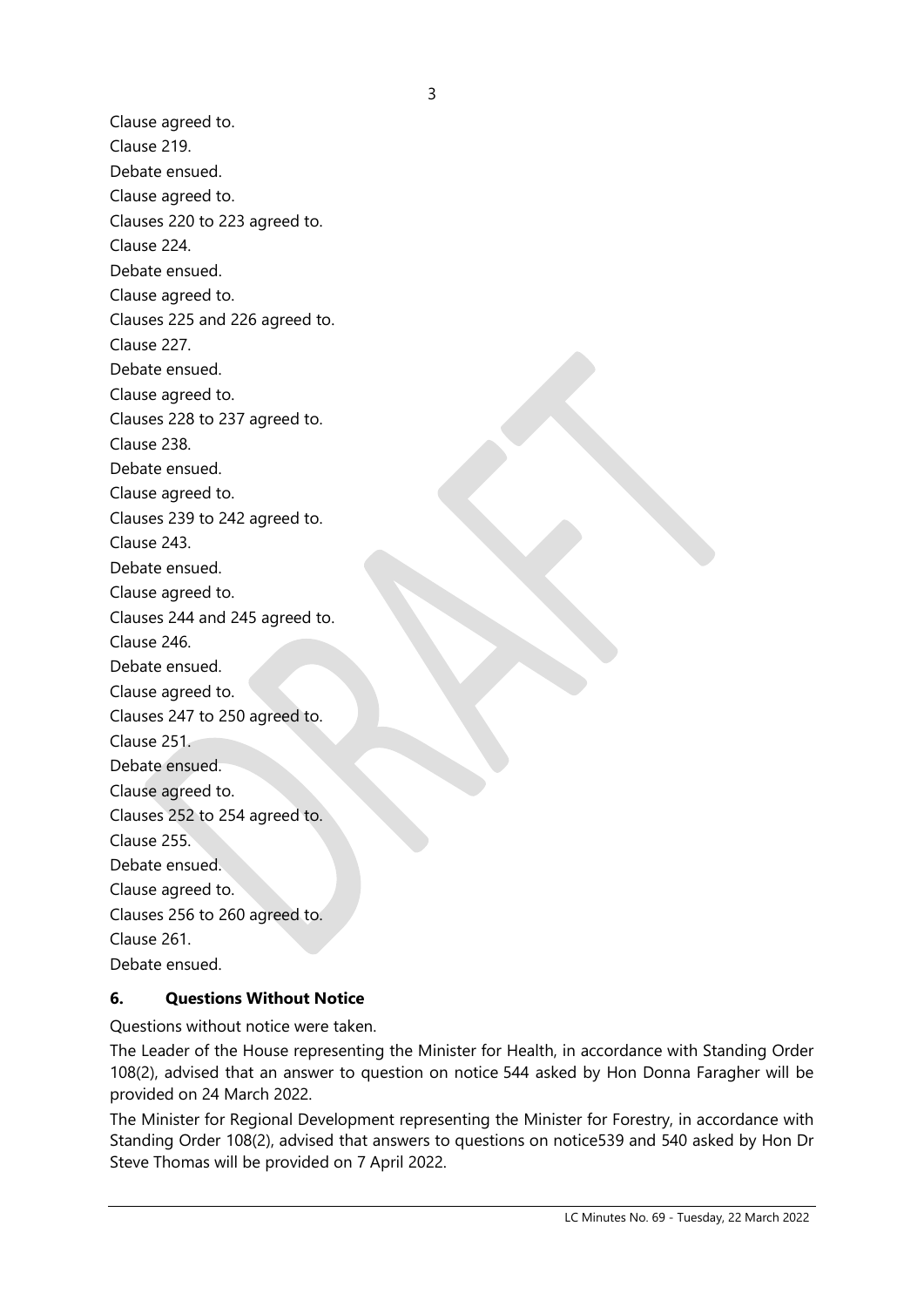#### **7. Legal Profession Uniform Law Application Bill 2021 and Legal Profession Uniform Law Application (Levy) Bill 2021**

Resumption of consideration of the Bills in Committee of the Whole House (*see item 5 above*). The President left the Chair.

#### ———— **In Committee**

(Hon Peter Foster in the Chair)

#### *Legal Profession Uniform Law Application Bill 2021*

Clause 261. Debate resumed. Clause agreed to. Clauses 262 to 287 agreed to. Clause 288. Debate ensued. Clause agreed to. Clauses 289 to 328 agreed to. Clause 329. The Parliamentary Secretary to the Attorney General moved — Page 180, line 4 - To delete "of this" and insert:

to this

Amendment — put and passed. Clause, as amended, agreed to. Clause 330. Debate ensued. Clause agreed to. Clause 331 agreed to. Clauses 332 to 356 agreed to. New Part 17 Division 8A. The Parliamentary Secretary to the Attorney General moved — Page 187, after line 27 — To insert:

#### **Division 8A —** *Industrial Relations Act 1979* **amended**

#### **356A. Act amended**

This Division amends the *Industrial Relations Act 1979*.

#### **356B. Section 112A amended**

(1) In section 112A(3) delete "For the purposes of section 12 of the *Legal Profession Act 2008*" and insert:

Despite the *Legal Profession Uniform Law (WA)* section 10,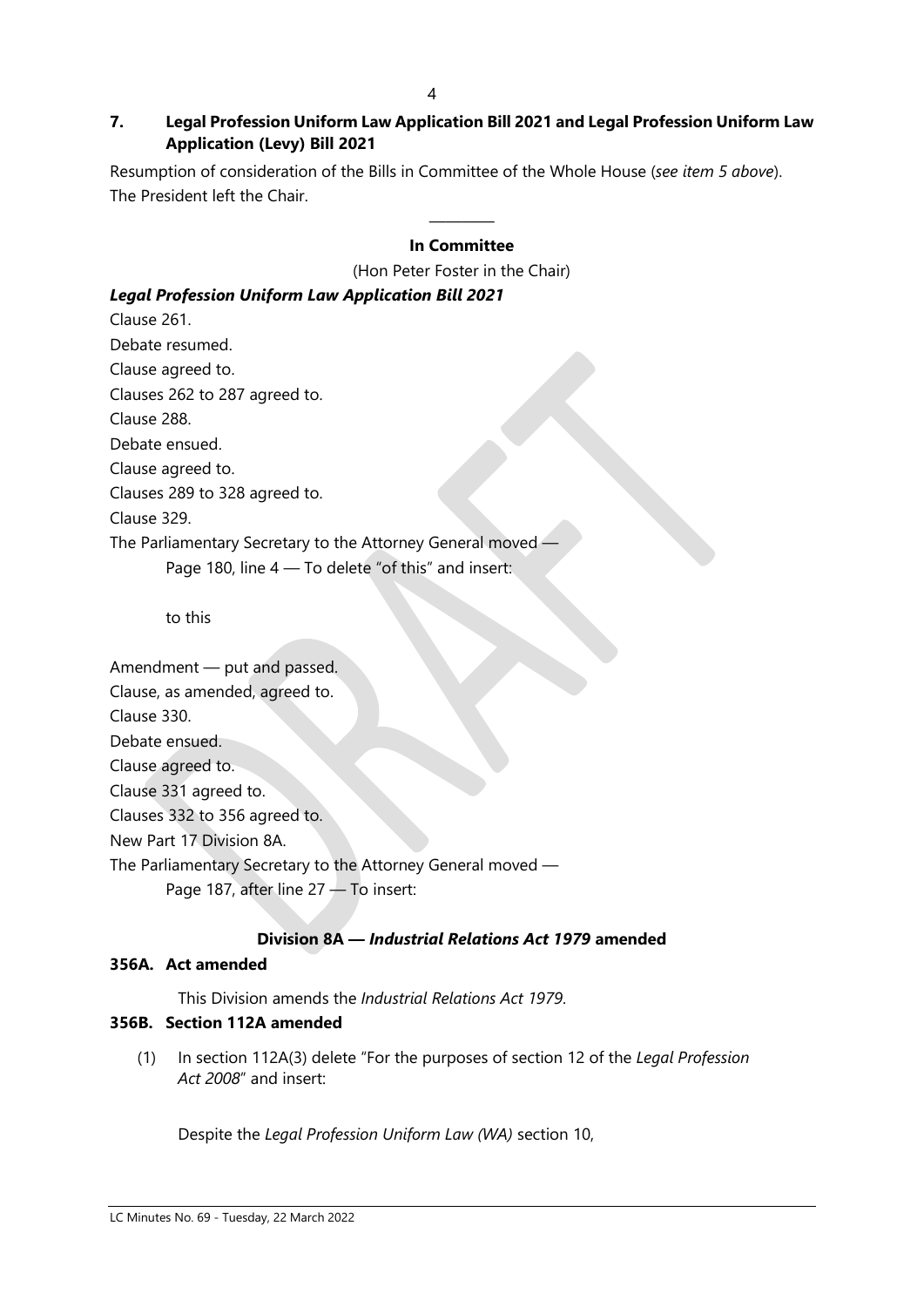- (2) Delete section 112A(3B) and insert:
	- (3B) In subsection (3A) —

#### *disqualified person* —

- (a) means
	- (i) a disqualified person as defined in the *Legal Profession Uniform Law (WA)* section 6(1); or
	- (ii) a person whose name has been removed from an official roll of lawyers (whether admitted, practising or otherwise) kept in a foreign country (a *foreign roll*);

#### but

- (b) does not include
	- (i) a person whose name has, for reasons unconnected with disciplinary action, been removed from a foreign roll or a Supreme Court roll as defined in the *Legal Profession Uniform Law (WA)* section 6(1); or
	- (ii) a person whose Australian practising certificate (as defined in the *Legal Profession Uniform Law (WA)* section 6(1)) has, for reasons unconnected with disciplinary action, been suspended or cancelled.

Debate ensued.

New Part — put and passed.

Clauses 357 to 420 agreed to.

Clause 421.

The Parliamentary Secretary to the Attorney General moved —

Page 211, the Table item 17 the  $2^{nd}$  row  $-$  To delete the row and insert:

| s. $5(1)$ def. of<br>independent<br>children's lawyer | an Australian legal<br>practitioner | a legal practitioner |
|-------------------------------------------------------|-------------------------------------|----------------------|
| s. 11(3a) def. of <i>legal</i><br>experience par. (a) |                                     |                      |
| s. 219AK(2)(b)                                        |                                     |                      |

Amendment — put and passed.

The Parliamentary Secretary to the Attorney General moved —

Page 213, the Table item 22 - To delete "s. 112A(3)".

Amendment — put and passed.

The Parliamentary Secretary to the Attorney General moved —

Page 221, the Table after item 50 — To insert: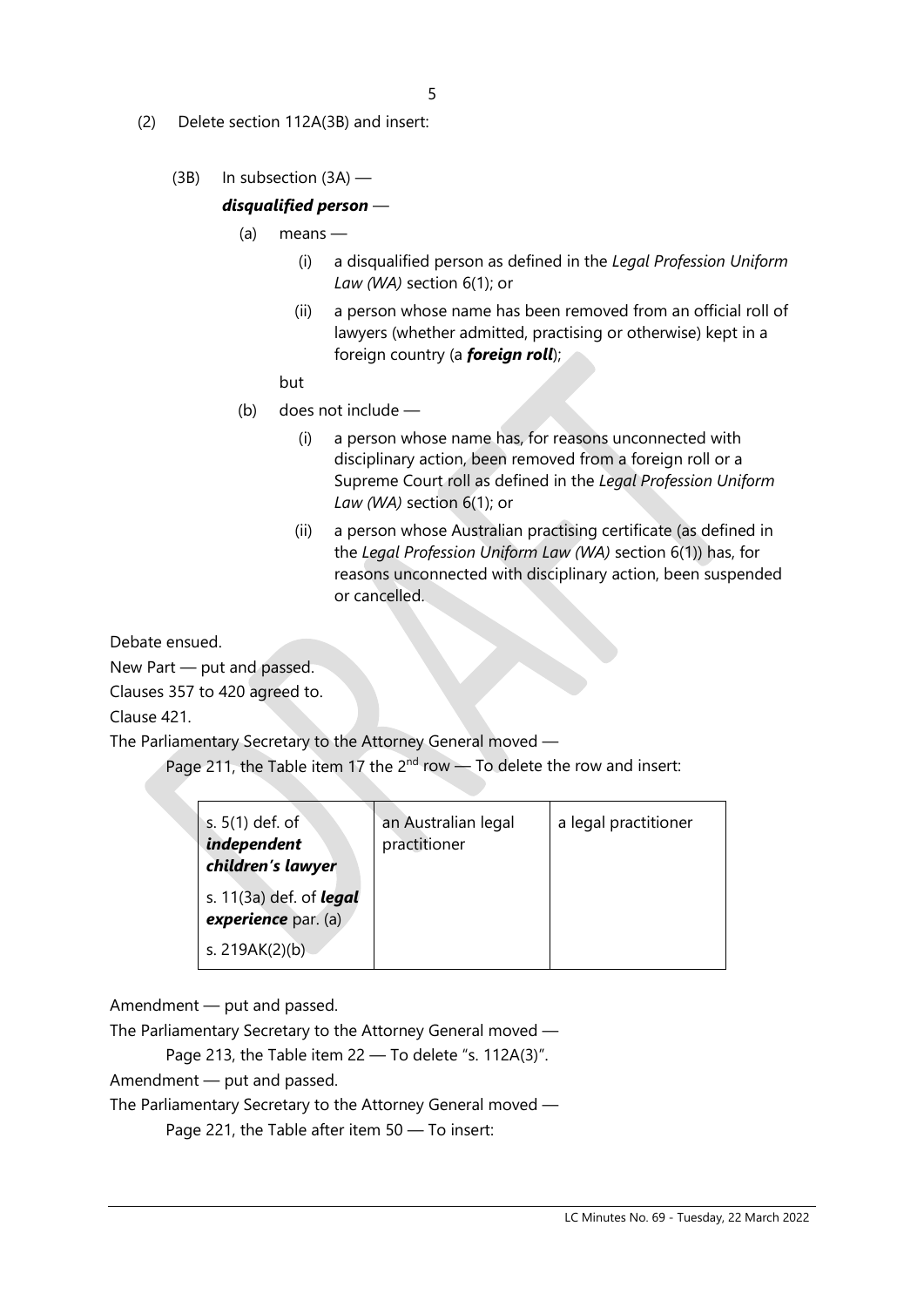## **50A.** *Veterinary Practice Act 2021*

| د .د | def. of <b>legal</b><br>practitioner |  |
|------|--------------------------------------|--|
|      |                                      |  |

Amendment — put and passed.

Clause, as amended, agreed to.

Title agreed to.

### *Legal Profession Uniform Law Application (Levy) Bill 2021*

Clause 1 agreed to.

Clauses 2 to 4 agreed to.

Title agreed to.

The Acting President resumed the Chair.

The *Legal Profession Uniform Law Application Bill 2021* reported with amendments.

The *Legal Profession Uniform Law Application (Levy) Bill 2021* reported without amendment.

The Parliamentary Secretary to the Attorney General, by leave, moved, That the report be adopted. Report adopted.

————

Ordered — That the third reading of the Bills be made an Order of the Day for the next sitting.

### **8. Administration Amendment Bill 2021**

The Order of the Day having been read for the adjourned debate on the second reading of this Bill. Debate ensued. Question — put and passed. Bill read a second time.

The Deputy President left the Chair.

#### ———— **In Committee**

(Hon Martin Aldridge in the Chair)

Clause 1. Debate ensued. Clause agreed to. Clauses 2 and 3 agreed to. Clause 4. Debate ensued. Hon Nick Goiran moved — Page 3, line 15 — To delete "\$472 000" and insert:

\$483 500

Debate ensued. Amendment — put. The Committee divided.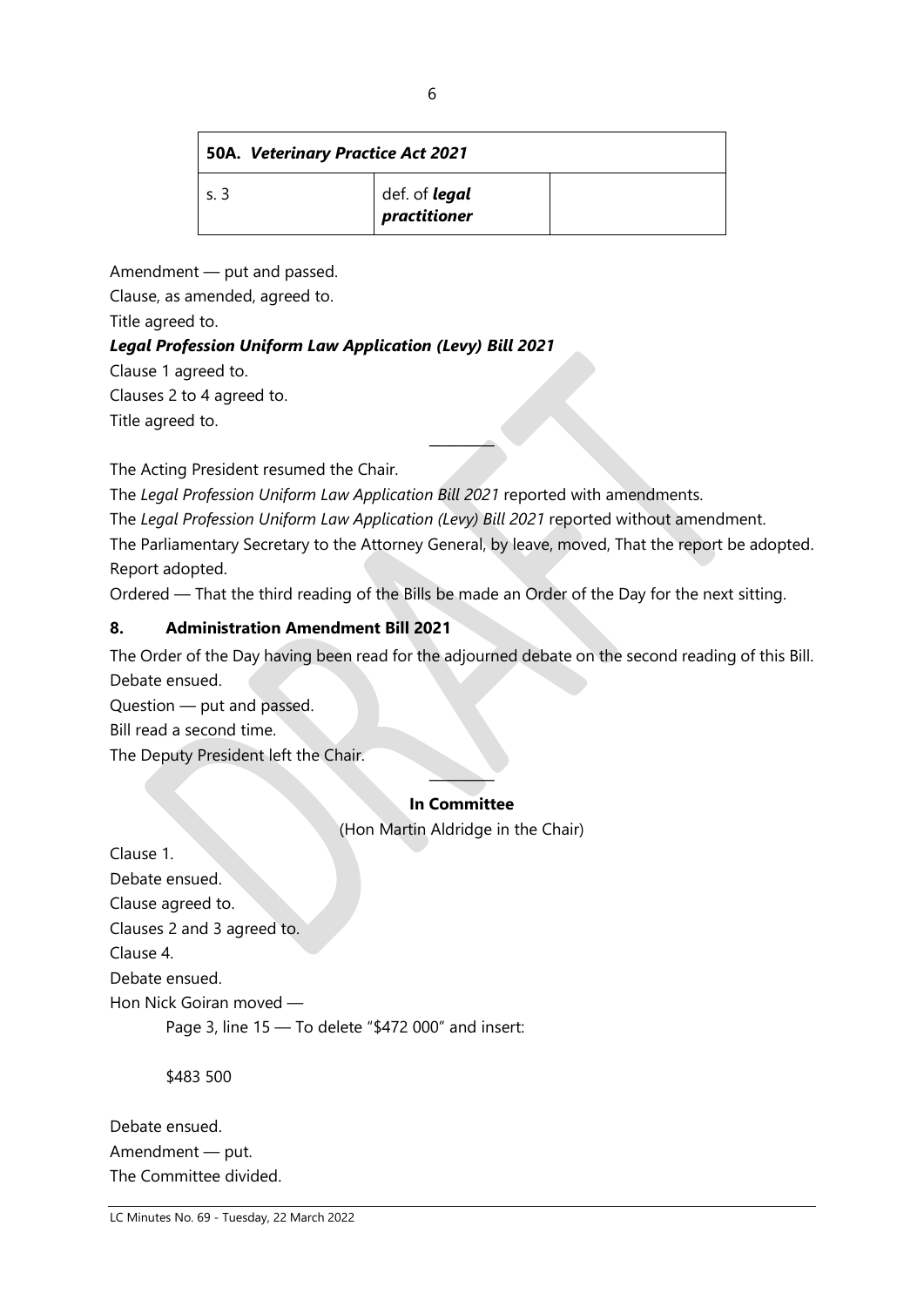#### 7

#### **Ayes (8)**

| Hon Martin Aldridge | Hon Tjorn Sibma              |
|---------------------|------------------------------|
| Hon Peter Collier   | Hon Neil Thomson             |
| Hon Nick Goiran     | Hon Dr Brian Walker          |
| Hon James Hayward   | Hon Colin de Grussa (Teller) |
|                     |                              |

#### **Noes (18)**

| Hon Klara Andric       | Hon Ayor Makur Chuot     |
|------------------------|--------------------------|
| Hon Dan Caddy          | Hon Kyle McGinn          |
| Hon Sandra Carr        | Hon Shelley Payne        |
| Hon Kate Doust         | Hon Martin Pritchard     |
| Hon Sue Ellery         | Hon Samantha Rowe        |
| Hon Peter Foster       | Hon Matthew Swinbourn    |
| Hon Lorna Harper       | Hon Dr Sally Talbot      |
| Hon Jackie Jarvis      | Hon Darren West          |
| Hon Alannah MacTiernan | Hon Pierre Yang (Teller) |
|                        |                          |

Amendment thus negatived.

Question, That the clause stand as printed — put and passed.

Clause 5 agreed to.

New Clause 6.

Hon Nick Goiran moved —

Page 7, after line 29 — To insert:

#### **6. Section 145 inserted**

At the end of Part VI insert:

#### **145. Review of Act**

- (1) The Minister must review the operation and effectiveness of this Act, and prepare a report based on the review —
	- (a) as soon as practicable after the  $5<sup>th</sup>$  anniversary of the day on which the *Administration Amendment Act 2021* section 6 comes into operation; and
	- (b) after that, at intervals of not more than 5 years.
- (2) The Minister must cause the report to be laid before each House of Parliament as soon as practicable after it is prepared, but not later than 12 months after the  $5<sup>th</sup>$  anniversary or the expiry of the period of 5 years, as the case may be.

Debate ensued. New Clause — put. The Committee divided.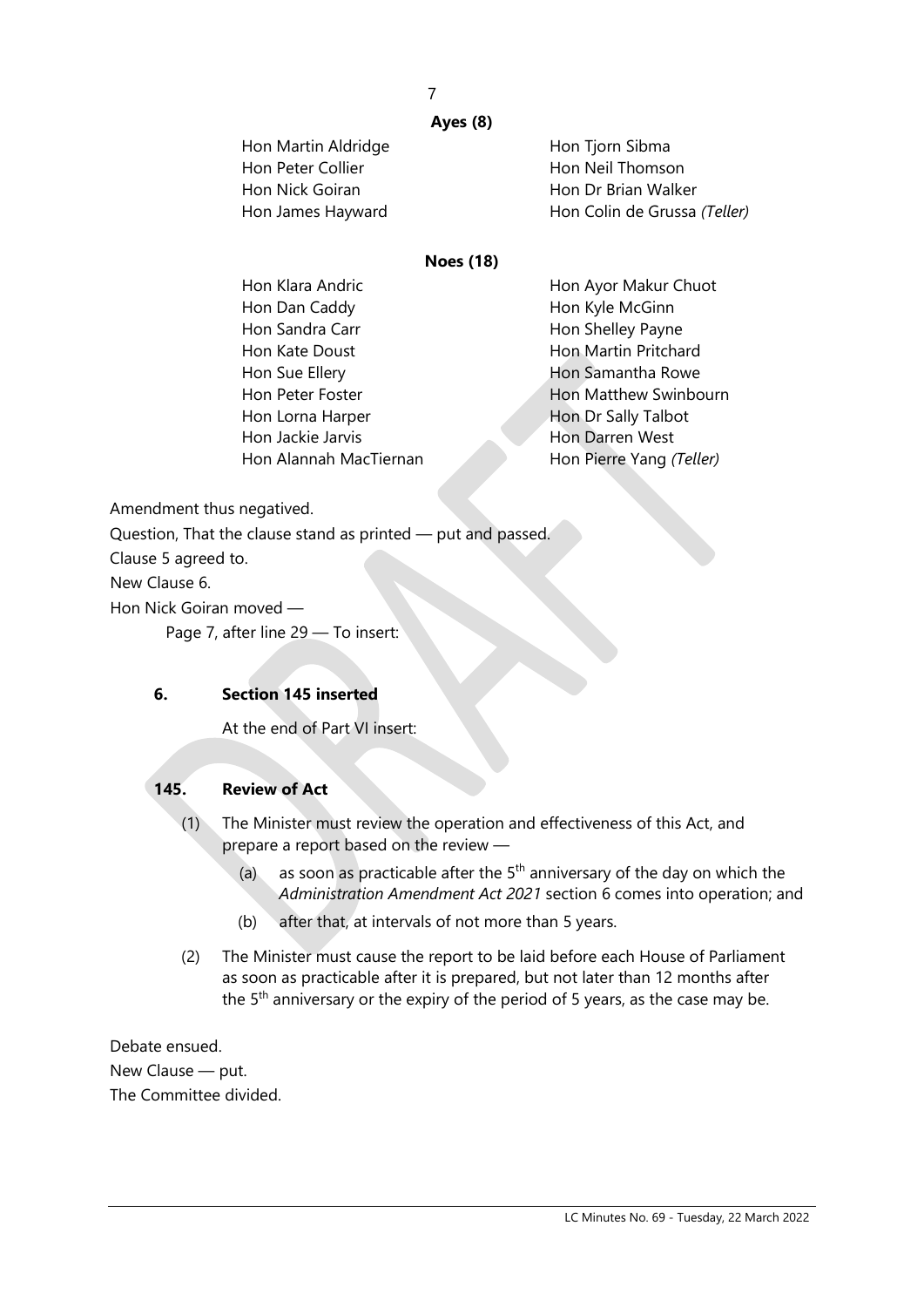#### 8

#### **Ayes (8)**

| Hon Martin Aldridge | Hon Tjorn Sibma              |
|---------------------|------------------------------|
| Hon Peter Collier   | Hon Neil Thomson             |
| Hon Nick Goiran     | Hon Dr Brian Walker          |
| Hon James Hayward   | Hon Colin de Grussa (Teller) |
|                     |                              |

#### **Noes (18)**

| Hon Klara Andric       | Hon Ayor Makur Chuot     |
|------------------------|--------------------------|
| Hon Dan Caddy          | Hon Kyle McGinn          |
| Hon Sandra Carr        | Hon Shelley Payne        |
| Hon Kate Doust         | Hon Martin Pritchard     |
| Hon Sue Ellery         | Hon Samantha Rowe        |
| Hon Peter Foster       | Hon Matthew Swinbourn    |
| Hon Lorna Harper       | Hon Dr Sally Talbot      |
| Hon Jackie Jarvis      | Hon Darren West          |
| Hon Alannah MacTiernan | Hon Pierre Yang (Teller) |
|                        |                          |

New Clause thus negatived. Title agreed to.

The Acting President resumed the Chair.

Bill reported without amendment.

Report adopted.

The Parliamentary Secretary to the Attorney General moved, That the Bill be read a third time. The Acting President announced that the Deputy Chair of Committees had certified that this was a true copy of the Bill as agreed to in Committee of the Whole House and reported.

————

Question — put and passed.

Bill read a third time and passed.

#### **9. Wittenoom Closure Bill 2021**

The Order of the Day having been read for the adjourned debate on the second reading of this Bill. Debate ensued.

Hon Neil Thomson, by leave, tabled a letter to the Banjima Native Title Corporation from the Department of Water and Environmental Regulation. (Tabled Paper 1158).

Debate resumed.

*Interruption pursuant to order.*

#### **10. Members' Statements**

Statements were taken.

#### **11. Treasurer's Advance Authorisation Bill 2022**

The President reported the receipt of Message No. 55 from the Legislative Assembly forwarding the Bill for concurrence.

The Leader of the House on behalf of the Minister for Emergency Services representing the Treasurer moved, That the Bill be read a first time.

Question — put and passed.

Bill read a first time.